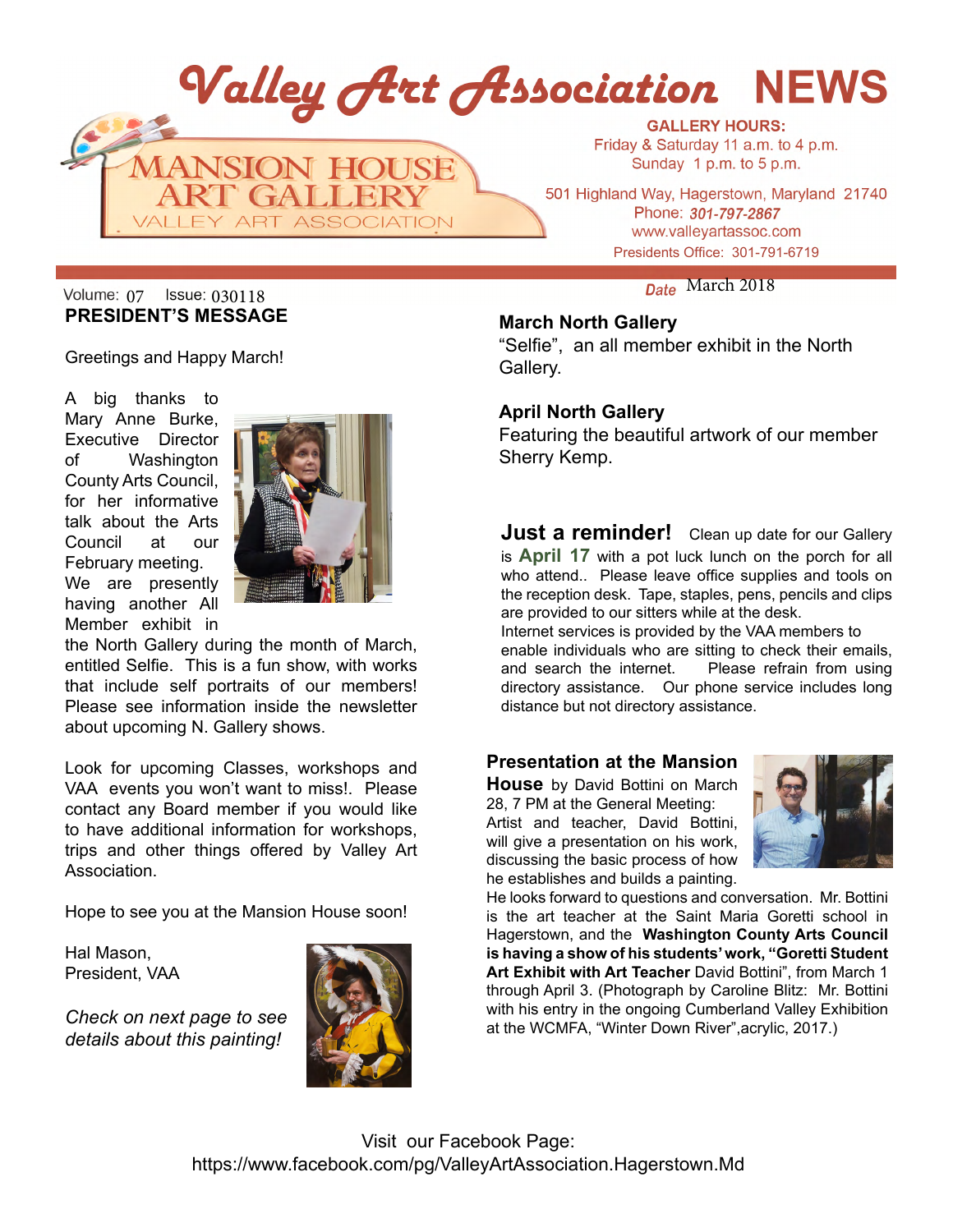

We are sorry to say good by to our friend.

Mrs. Heck was an accomplished and well known TriState Area watercolor artist. She was an exhibitor and awarded artist in many areas of painting, embroidery, weaving, pottery and ceramics. She held active

memberships in the Cumberland Valley Art Association, Embroiders Guild,Washington County Art Museum Weavers Guild, The Valley Art Association at the Mansion House, City Park, Hagerstown and a long time member of the Washington County Museum of Fine Arts.

### **Trips to Workshops at the NGA:**

March workshops - Rodin's sculptures and April - Matisse's cut-outs.

#### Rodin's Sculptures

March 2 and April 6 from 10:30 a.m. to 1:00 p.m March 3, 4, 17, 18 and April 7 and 8 from 1:00 p.m. to 3:30 p.m.

Online registration began at noon on Tuesday, February 20 Examine how Auguste Rodin formed his evocative stone and clay figures.

Given the joys of travel to and from downtown D.C., recommend going via the early MARC train from Martinsburg (or other stations in the area) to Union Station. It is an easy 1 mile walk (or shared taxi) from Union Station to the NGA. This program is free and open to the public, but advance registration is required due to limited space. Registration opens on the Tuesday prior to the start of a new topic. These workshops are repeated. Please register for one date per topic. All drawing materials are provided. Ages 18 and over. For more information, contact drawingsalon@ nga.gov. Or contact Elaine Wolfe 304-754-5116.

## **Life-drawing at the Mansion House:**

Weekly three hour life-drawing sessions on Friday mornings from 10 am to 1 pm except as noted. No formal instruction, shared model fees only. Drop-ins O.K. but email Elaine first if you can. Models are clothed, lengths of pose will vary, with occasional long poses and portrait sessions. Will be cancelled on days when snow or ice is forecast.

Contact Elaine Wolfe 304-754-5116 or at ecwolfe@ frontier.com.



the **Mansion House is on April 5th from 10 AM to 4 PM.** Minimum

number of participants is five.The cost is \$70.



Lunch will be provided. Details will be sent to you after registration: to register, please contact Elaine Wolfe at 304-754-5116 or email valleyartinfo@gmail.com.



Wonderfully successful workshop featuring Artist and teacher Hans Guerin from the Schuler School of Fine Art in Baltimore. The technique was "scratch board" . Everyone in attendance went away with



knowledge and a beautiful piece of art.

## **Congratulations**

**to Elaine** for being selected to show in the Cumberland Valley Show!

A GREAT big Thank You for arranging the workshops at the Mansion House for our members and for the trips. Your work is really appreciated!

**Value Checker for our Paintings Use this as a tool to check for values in your paintings.**

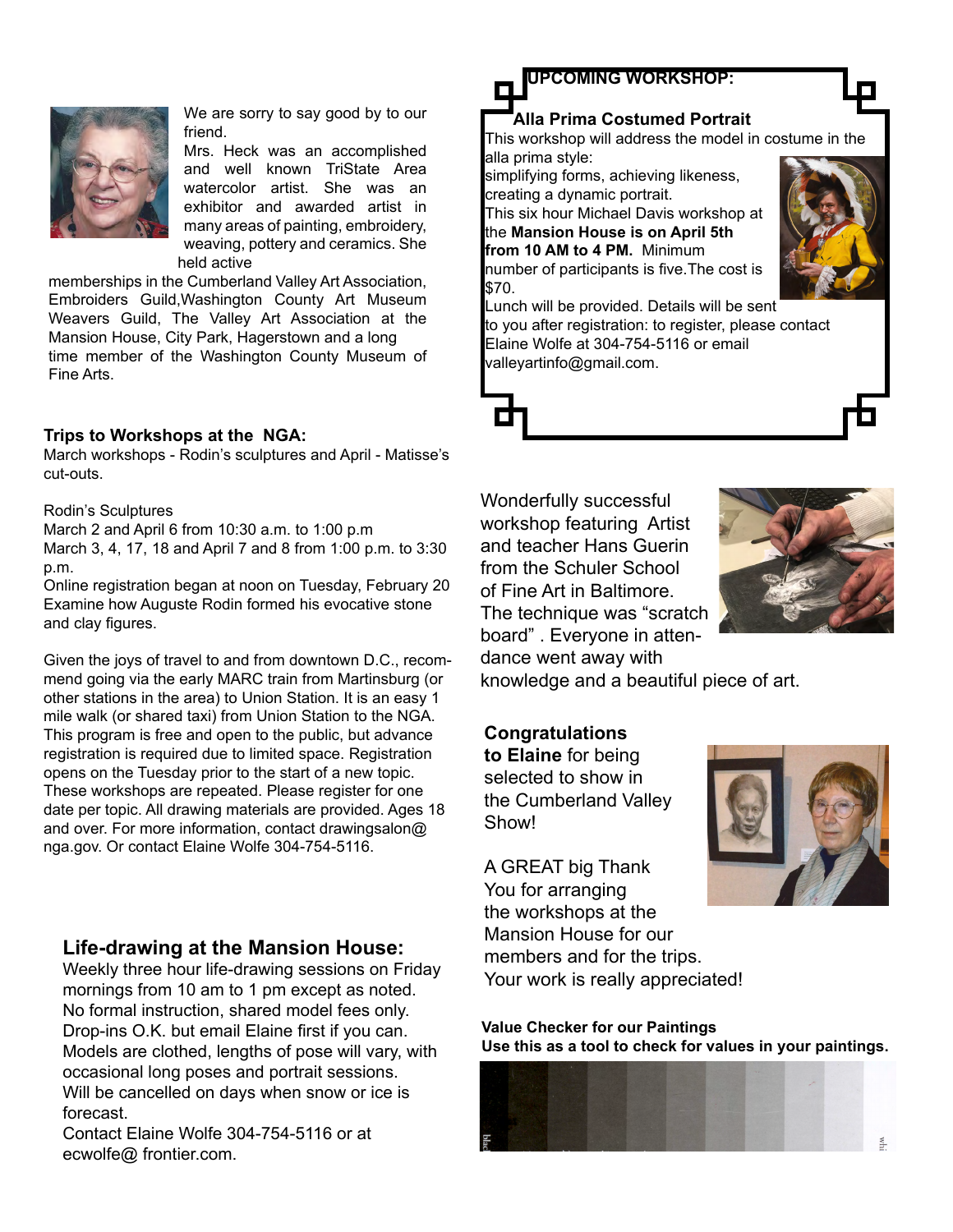# **Marjorie Tressler's oil and acrylic painting classes**

٦J

VAA Mansion House. 501 Highland Way, Hagerstown, Md. Classes at Gallery 50 Main St, Waynesboro ,

All classes are \$65.00 for 6 classes, and are continuous. These classes are for the novice to advanced/professional artists seeking to improve their own personal styles, covering both oil, acrylic and drawing techniques. For more information please contact Marjorie Tressler at 717-762-6791 or mariorietressler@comcast.net.

# **"Old School" by Phillip B. Grove**

During the months of March and April, Gallery 50, located at 50 W. Main Street, Waynesboro, PA, will be featuring original art works of Phillip B. Grove during normal gallery hours: Thursdays 1-4 p.m., Fridays 5-8 p.m., Saturdays 12-6 p.m., and Sundays 1-4 p.m. A reception is planned from 5:00 to 8:00 p.m. Friday, March 16, 2018. In addition, The Bellus Trio will be performing quality acoustic music during the reception. For additional information, call 717-655-2915.

# Gallery 50 Live Music and Art Exhibit



#### *"Old School"* by Phillip B. Grove

During the months of March and April, Gallery 50, located at 50 W. Main Street, Waynesboro, PA, will be featuring original art works of Phillip B. Grove during normal gallery hours: Thursdays 1-4 p.m., Fridays 5-8 p.m., Saturdays 12-6 p.m., and Sundays 1-4 p.m. A reception is planned from 5:00 to 8:00 p.m. Friday, March 16, 2018. In addition, The Bellus Trio will be performing quality acoustic music during the reception. For additional information, call 717-655-2915.

Art at the Mill is a feast for the senses: people are stunned when they walk through the old door of the mill and are met with so much beautiful art housed in an amazing relic from the 18th century. After you're done shopping, we suggest you grab a delicious lunch at Locke Modern Country Store across the street and have a picnic in our meadow. Fine art, history, and food in a lovely setting make this a perfect destination for anyone.

The current deadline for submitting entries to the spring show is in two weeks. (Note: Since most calls for entry are made online, which may be a barrier to some VAA members, perhaps that service could be provided by the VAA to the members.)

To have your name added to our mailing list, e-mail artatthemill@gmail.com Please include your FULL MAILING address and indicate whether you are an artist or patron.

**The exhibition at Maloo's** will be changed early April Contact me at 301-393-8512 if you are interested in signing up for April. Thanks, Marilyn Eavey

## **2018 Cumberland Valley Exhibition**

The Valley Art Association Annual Memorial Award was won by Linda Richters

of Fayetteville, PA, with "Up we go", 2017. This award will be given annually

in memory of our members who have passed. May we always remember them with our deepest affection and respect.



## **42 West Arts Gallery**

**Classes Donna Bingaman** Oil Painting & Acrylic All skill levels - **Wednesdays from 12 - 3pm.**  42 W. Main St. Waynesboro Pa. \$15 per class.... through out the year. **42 West Arts Gallery is Accepting New Artists, 3D artists, and fine art crafters**. Hours are Wednesday

12:00 to 3:00, Thursday 1:00 to 4:00, Friday 5:00 to 8:00,

Sat. 1:00 to 6:00, and Sun. 1:00 to 4:00. Music, Friday night from 5:30 to 8:00. For more information Denny and Donna Bingaman 717- 762- 8394 or artsyfolks@embarqmail.com